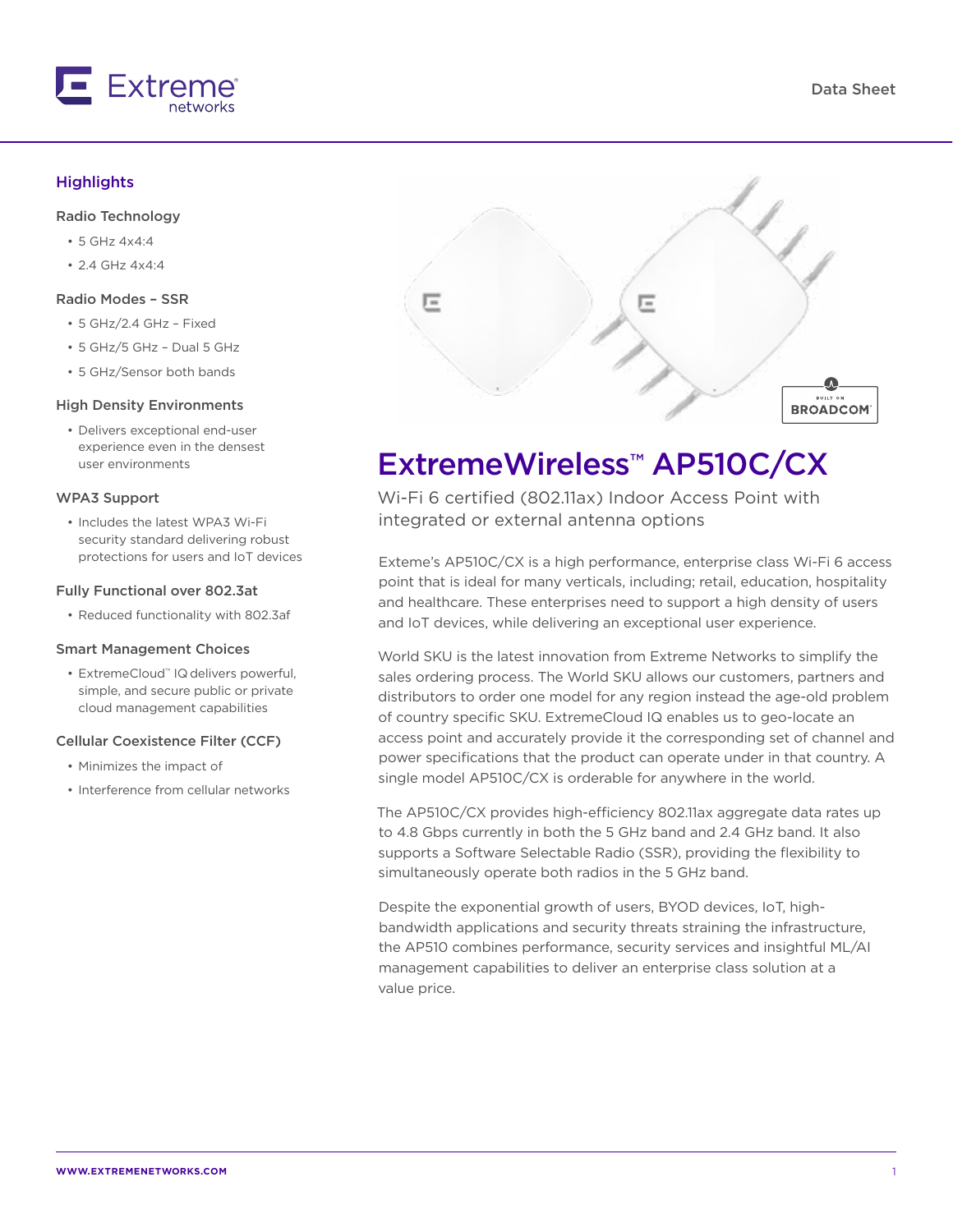

The AP510C/CX delivers the highest level of security services, beginning with support for the latest Wi-Fi Alliance WPA3 security certifications. Additionally, supporting a stateful L2-L7 DPI firewall for contextbased access security, Private Pre-Shared Key (PPSK) and much more.



### Management Analytics

In conjunction with ExtremeCLoud IQ, the AP510C/ CX provides a very rich set of data displayed via real-time analytics as well as a historial timeline.. The Network 360 and Client 360 views powered by machine learning provide context-specific granularity with perspective views for locations, network, APs, individual client devices as well as policy roles.



### Wi-Fi 6 Technology

The AP510C/CX delivers the highest level of security services, beginning with support for the latest Wi-Fi Alliance WPA3 security certifications. Additionally, supporting a stateful L2-L7 DPI firewall for contextbased access security, Private Pre-Shared Key (PPSK) and much more.



### Programmable Radios

Extreme launched the industry's first software defined 802.11ax access point supporting not only a dual 5 GHz capability but also three software programmable modes to optimally manage radios to provide the highest level of client performance. The AP510C intelligent monitoring of the software configurable radios enables network administrators to configure network RF topology based on user environment and configure the access points in different modes as required.



Network administrators will appreciate a powerful choice of RF management for their Wi-Fi networks, with Adaptive RF management with AI/ML like functionality. Adaptive RF algorithms provide intelligent selection of the best channels and transmit power for unimpaired dual 5 GHz operation. Load balancing, band steering and many other attributes of the RF can all be automated.

# **I** $\widehat{\delta}$ T

### Integrated BLE and Zigbee

To support both IoT and Guest Engagement services the AP510C/CX integrates Bluetooth to connect with IoT devices wireless to engage loyalty customers with Apple iBeacon. Enterprises can use API driven applications to send advertisements directly to shoppers, guests, and conference attendees. This makes it ideal for businesses to advertise their app download pages, captive portals, or site-specific information.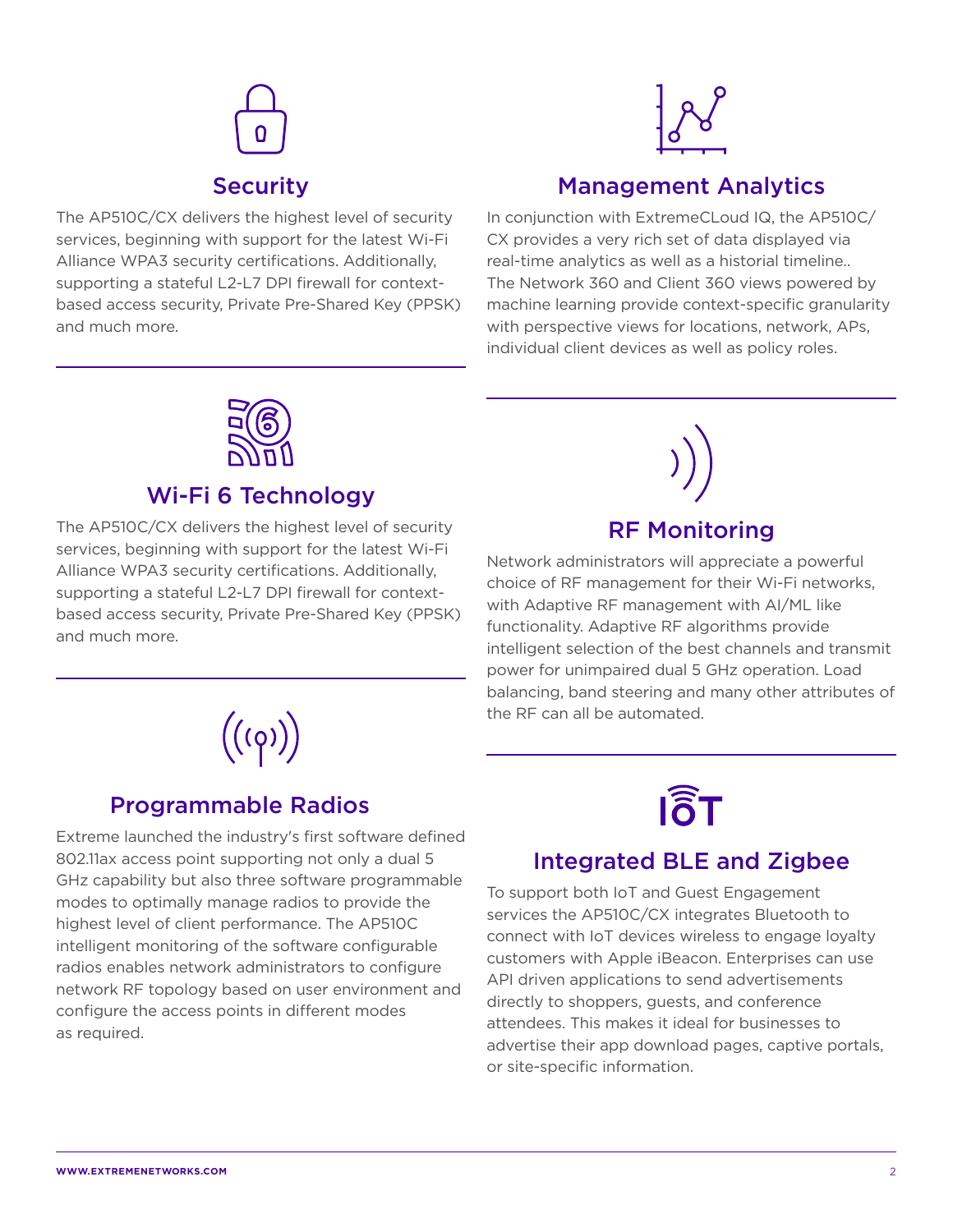## Product Specifications

#### Max Users

- SSID per Radio/Total: 8/16
- Users per Radio/total: 512/1024

#### Radio Specifications

#### Wireless Frequency Range

- USA: 2.400 ~ 2.483 GHz, 5.15 ~ 5.35 GHz, 5.47 ~ 5.725 GHz, 5.725 ~ 5.85 GHz
- Europe: 2.400 ~ 2.483 GHz, 5.15 ~ 5.35 GHz, 5.47 ~ 5.725 GHz
- Japan: 2.400 ~ 2.497 GHz, 5.15 ~ 5.35 GHz, 5.47 ~ 5.725 GHz
- China: 2.400 ~ 2.483 GHz, 5.725 ~5.85 GHz

#### Modes

- IEEE802.11a 5 GHz OFDM
- IEEE802.11n 2.4 GHz/5 GHz OFDM • IEEE802.11ac OFDM

• IEEE802.11ax OFDMA

- IEEE802.11b 2.4 GHz DSSS/CCK
- IEEE802.11g 2.4 GHz OFDM

#### Channel Support

#### 802.11 b/g/n/ax

- US/Canada: 11 (1 ~ 11)
- Europe: 13 (1 ~ 13)
- Japan: 11b: 14 (1~13 or 14th), 11g: 13 (1 ~ 13)
- China: 13 (1 ~ 13)

#### 802.11 a/n/ac/ax

- US/Canada: 24 non-overlapping channels (36, 40, 44, 48, 52, 56, 60, 64;100, 104, 108,
- 112, 116, 120, 124, 128, 132, 136, 140; 149, 153, 157, 161, 165)
- Europe: 19 non-overlapping channel (36, 40, 44, 48, 52, 56, 60, 64;100, 104, 108, 112, 116, 120, 124, 128, 132, 136, 140)
- Japan: 19 non-overlapping channels (36, 40, 44, 48, 52, 56, 60, 64;100, 104, 108, 112, 116, 120, 124, 128, 132, 136, 140)
- China: 5 non-overlapping channels (149, 153, 157, 161, 165)

#### Modulation Technology

#### 802.11 Legacy a/b/g

- DSSS (DBPSK, DQPSK, CCK) OFDM (BPSK, QPSK, 16-QAM, 64-QAM)
- DSSS (Direct Sequence Spread Spectrum) with DBPSK (Differential Binary Phase Shift Keying 1 Mbps), DQPSK (Differential Quaternary Phase Shift Keying 2 Mbps), and CCK (Complementary Code Keying 5.5 and 11 Mbps), and OFDM (Orthogonal Frequency Division Multiplexing with BPSK for 6, 9 Mbps. QPSK for 12, 18 Mbps, 16QAM for 24, 36 Mbps, 64QAM for 48, 54 Mbps)

### 802.11n

• OFDM (BPSK, QPSK, 16-QAM, 64-QAM)

#### 802.11ac

• OFDM (BPSK, QPSK, 16-QAM, 64-QAM, 256-QAM)

#### 802.11ax

• OFDMA (1024-QAM)

#### Interfaces

- 1x 10/100/1000 Gigabit Ethernet
- 1x 2.5 mGig
- RJ-45 Console Port

#### IEEE Standards

- IEEE 802.11d, 802.11h, 802.11k, 802.11r, 802.11v
- EAP-SIM

#### Radios

- Dual Radio AP, 2.4 GHz/5 GHz and 5 GHz radios supporting dual band or dual 5 GHz operation
- 2.4 GHz/5 GHz, 802.11a/b/g/n/ac/ax, 4x4
- 5 GHz, 802.11 a/n/ac/ax, 4x4
- 160MHz, 1024-QAM supported
- 1x Bluetooth radio

#### Power Consumption

- DC Power: Typical 18.78 W, Max 20.65 W
- 802.3at PoE+ Power: Typical 15.72 W, Max 19.92 W
- 802.3azEnergy Efficient Ethernet
- Redundant POE Capable

#### Environmental

- Operating Temperature:
- AP510C -0 to 40°C
- AP510CX -20 to 55 °C
- Storage Temperature: -40 to 70 °C
- Humidity: 10 to 95%

#### Physical

- Dimensions: 225mm x 225mm x 37.5mm
- Weight: 2.8lb (1.27kg)
- Wall or ceiling mountable
- MTBF: 347,530 Hours @ 25 ºC (estimate)
- RoHS: -2 Compliant
- TPM chip

#### Antenna

- 4x 2.4 GHz/5 GHz, RPSMA Connectors
- 4x 5 GHz, RPSMA Connectors
- 1x internal Bluetooth antenna

#### Peak Antenna Gain

- 2.4 GHz omnidirectional, gain 4.6 dBi
- 5 GHz omnidirectional, gain 5.7 dBi
- Bluetooth omnidirectional, gain 5.2 dBi

#### Environmental Compliance

• UL2043 - Plenum Rated

#### Regulatory Compliance

#### Product Safety

- IEC 60950-1, EN 60950-1, UL 60950-1, CSA 22.2 No.60950-1-03
- AS/NZS 60950.1,
- RoHS Directive 2011/65/EU

#### Radio Approvals

- FCC CFR 47 Part 15, Class B
- ICES-003, Class B
- FCC Subpart C 15.247 • FCC Subpart E 15.407
- RSS247
- AS/NZS4268 + CISPR32
- IEC/EN 60601-1-2,
- EN 50385

#### Wi-Fi Alliance Certifications

| <b>Wi-Fi Alliance Certifications</b> |                                                                                                                                                         |
|--------------------------------------|---------------------------------------------------------------------------------------------------------------------------------------------------------|
| Connectivity                         | Wi-Fi CERTIFIED 6 <sup>™</sup><br>Wi-Fi CERTIFIED <sup>™</sup> a, b, g, n, ac                                                                           |
| Access                               | Passpoint <sup>®</sup>                                                                                                                                  |
| Optimization                         | WMM <sup>*</sup><br>WMM <sup>*</sup> - Power Save<br>Wi-Fi Agile Multiband™                                                                             |
| Security                             | <b>Protected Management Frames</b><br>WPA" - Enterprise, Personal<br>WPA2 <sup>"</sup> - Enterprise, Personal<br>WPA3 <sup>™</sup> - Enterprise, Person |

#### Antenna Gains

|                   | Radio 0       | Radio 1    | IoT     |
|-------------------|---------------|------------|---------|
| <b>Fixed Dual</b> | 24 Ghz 4 5dBi | 5 Ghz 6dBi | 4 2 dBi |
| Dual 5G           | 5 Ghz 5 7dBi  | 5 Ghz 6dBi | 4 2dBi  |

- EN 55032, (Class B) • EN 55024 • EN 300 328 • EN 301 893 • EN 300 440
- EN 301 489-3 • EN 301 489-17

• EN 301 489-1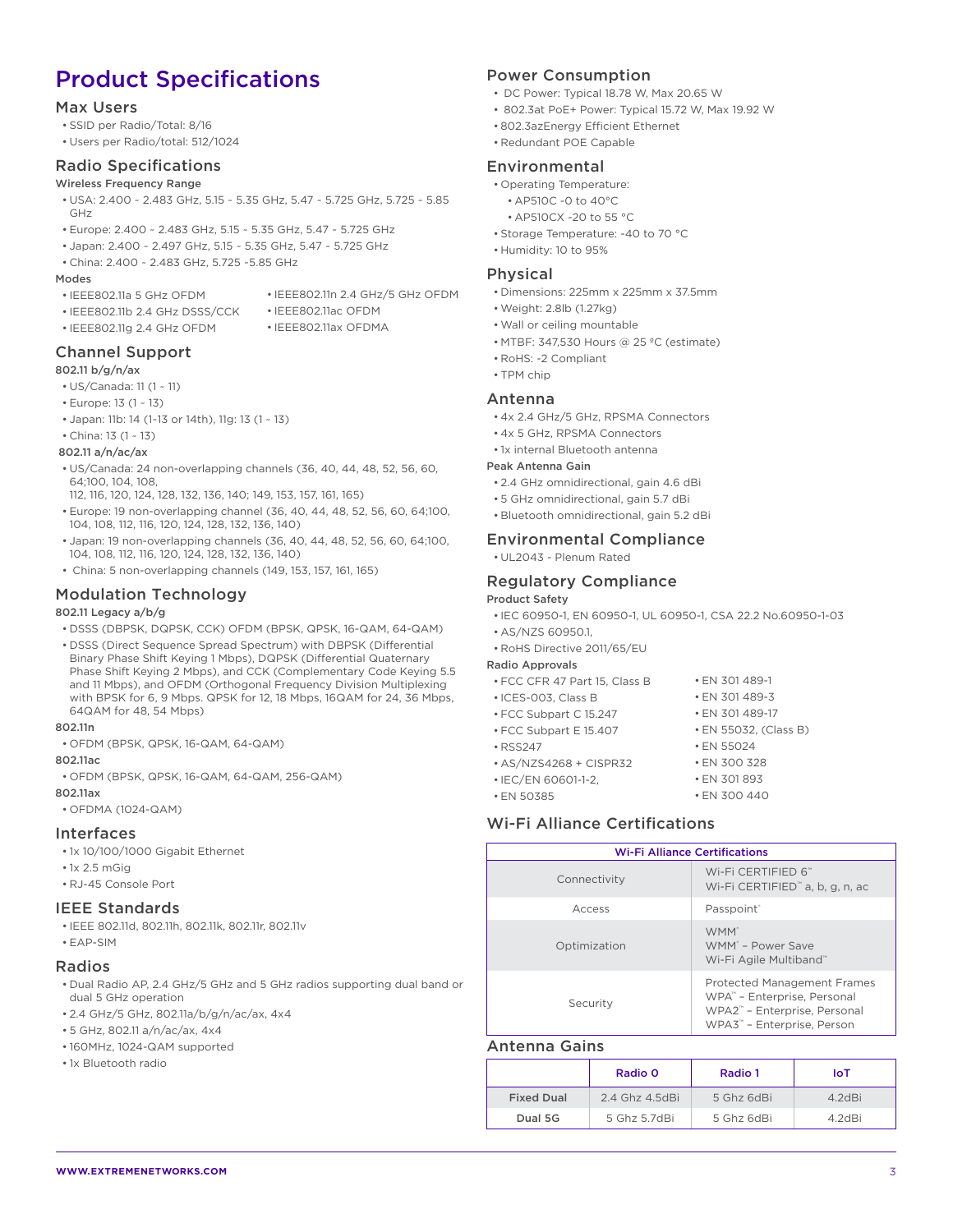## Power and Sensitivity Tables

### Power – 2.4 GHz

| <b>Channel</b> | <b>Data Rate</b>   | Power (dBm) |
|----------------|--------------------|-------------|
| 11b            | 1, 2, 5.5, 11 Mbps | 18          |
| 11g            | 54 Mbps            | 15          |
|                | 48 Mbps            | 16          |
|                | 36 Mbps            | 17          |
|                | 6 Mbps             | 18          |
| 11n HT20       | MCSO, 1, 2         | 18          |
|                | MCS3               | 17          |
|                | <b>MCS4, 5</b>     | 16          |
|                | <b>MCS6, 7</b>     | 15          |
|                | <b>MCS8, 9</b>     | 14          |
|                | MCS10, 11          | 12          |
|                | MCSO, 1, 2         | 18          |
| 11n HT40       | MCS3               | 17          |
|                | <b>MCS4, 5</b>     | 16          |
|                | <b>MCS6, 7</b>     | 15          |
|                | <b>MCS8, 9</b>     | 14          |
|                | MCS10, 11          | 12          |

#### Receive Sensitivity – 2.4 GHz

| <b>Channel</b> | <b>Data Rate</b> | <b>Sensitivity</b> |
|----------------|------------------|--------------------|
| 11b            | 1 Mbps           | $-100$             |
|                | 11 Mbps          | $-93$              |
| 11g            | 6 Mbps           | $-95$              |
|                | 24 Mbps          | $-88$              |
|                | 36 Mbps          | $-86$              |
|                | 48 Mbps          | $-82$              |
|                | 54 Mbps          | $-80$              |
| 11n HT20       | MCSO, 8, 16      | $-95$              |
|                | MCS5, 13, 21     | $-81$              |
|                | MCS6, 14, 22     | $-79$              |
|                | MCS7, 15, 23     | $-77$              |
| 11n HT40       | MCSO, 8, 16      | $-92$              |
|                | MCS5, 13, 21     | $-78$              |
|                | MCS6, 14, 22     | $-76$              |
|                | MCS7, 15, 23     | $-74$              |

| <b>Channel</b> | <b>Data Rate</b>               | Power (dBm) |
|----------------|--------------------------------|-------------|
|                | 6 Mbps                         | 19          |
|                | 36 Mbps                        | 18          |
| 11a            | 48 Mbps                        | 16          |
|                | 54 Mbps                        | 15          |
|                | MCSO, 1, 2, 3, 4, 8, 9, 10, 11 | 19          |
|                | MCS5, 13, 21                   | 18          |
| 11n HT20       | MCS6, 14, 22                   | 16          |
|                | MCS7, 15, 23                   | 15          |
|                | MCS12, 16, 17, 18, 19, 20      | 19          |
| 11n HT40       | MCSO, 1, 2, 3, 4, 8            | 19          |
|                | MCS5, 13, 21                   | 18          |
|                | MCS6, 14, 22                   | 16          |
|                | MCS7, 15, 23                   | 14          |
|                | MCS9, 10, 11, 12, 16           | 19          |
|                | MCS17, 18, 19, 20              | 19          |
|                | 256QAM @ 3/4 Code Rate         | 12          |
| 11ac HT        | 256QAM @ 5/6 Code Rate         | 11          |

### Power – 5 GHz Receive Sensitivity – 5 GHz

| <b>Channel</b> | <b>Data Rate</b> | <b>Sensitivity</b> |
|----------------|------------------|--------------------|
|                | 6 Mbps           | $-95$              |
|                | 36 Mbps          | $-86$              |
| 11a            | 48 Mbps          | $-81$              |
|                | 54 Mbps          | $-80$              |
|                | MCSO, 8, 16      | $-91$              |
| 11n HT20       | MCS5, 13, 21     | $-78$              |
|                | MCS6, 14, 22     | $-76$              |
|                | MCS7, 15, 23     | $-74$              |
|                | MCSO, 8, 16      | $-88$              |
| 11n HT40       | MCS5, 13, 21     | $-75$              |
|                | MCS6, 14, 22     | $-73$              |
|                | MCS7, 15, 23     | $-71$              |
| 11n HT80       | MCS7             | $-69$              |
| 11ac HT20      | 3/4              | $-65$              |
|                | 5/6              | $-63$              |
| 11ac HT40      | 3/4              | $-62$              |
|                | 5/6              | $-60$              |
| 11ac HT80      | 3/4              | $-59$              |
|                | 5/6              | $-57$              |
|                | 3/4              | $-56$              |
| 11ac HT160     | 5/6              | $-54$              |

Maximum EIRP may vary based upon deployed country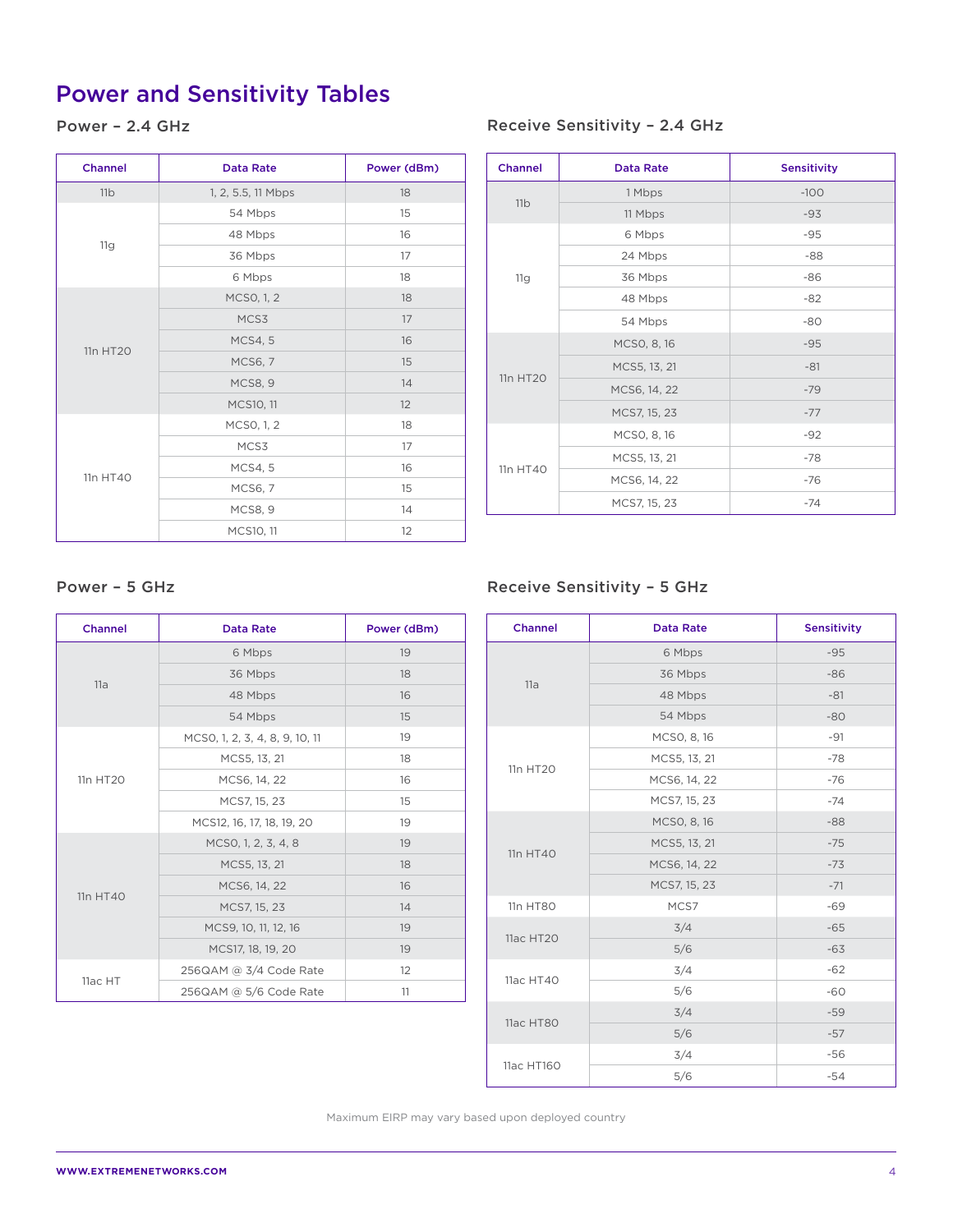### Radiation Patterns – Azimuth and Elevation

### Azimuth – 2.4 GHz



Azimuth – 5 GHz



Elevation – 2.4 GHz